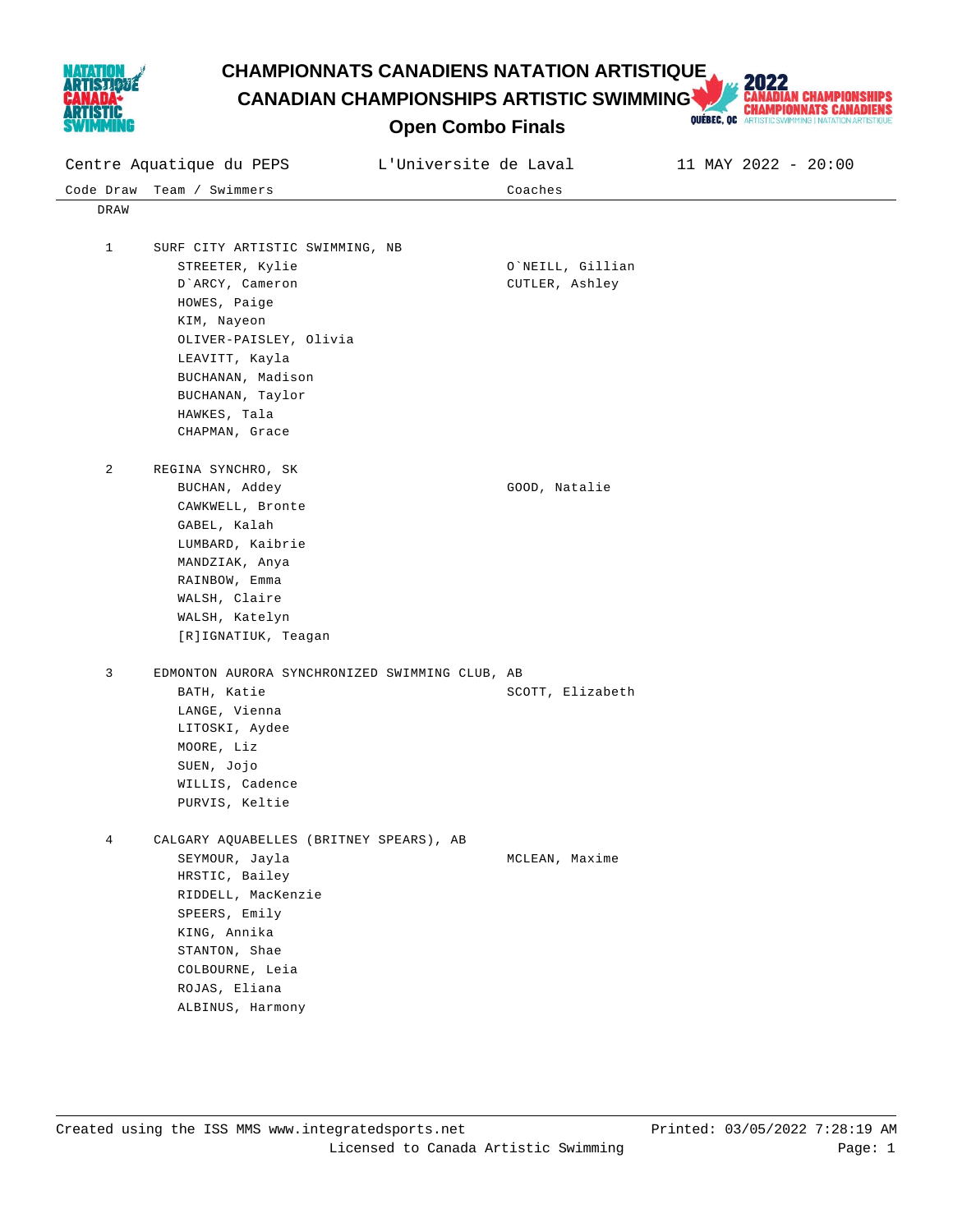

**CHAMPIONNATS CANADIENS NATATION ARTISTIQUE<br>CANADIAN CHAMPIONSHIPS ARTISTIC SWIMMING AND CHAMPIONSHIPS CANADIENS<br>Open Combo Finals CANADIAN CHAMPIONSHIPS ARTISTIC SWIMMING** 



**Open Combo Finals**

| Centre Aquatique du PEPS |                                                                                                                                                                                                                                    | L'Universite de Laval |                                               | 11 MAY 2022 - 20:00 |
|--------------------------|------------------------------------------------------------------------------------------------------------------------------------------------------------------------------------------------------------------------------------|-----------------------|-----------------------------------------------|---------------------|
| Code Draw                | Team / Swimmers                                                                                                                                                                                                                    |                       | Coaches                                       |                     |
| 5                        | PERFORMANCE SYNCHRO, QC<br>LETROUIT, Trinity<br>DESROSIERS, Mathilde<br>PARADIS-TREMBLAY, Emmanuelle<br>PEPIN, Jade<br>PIGEON, Emmy<br>PAQUETTE, Audrey<br>HAMEL, Laurianne<br>LACASSE, Zora<br>LAVOIE, Jade<br>SOUCY, Camille     |                       | MICHAUD, Katherine<br>CAYOUETTE, Laurence     |                     |
| 6                        | GO CAPITAL ARTISTIC SWIMMING CLUB, ON<br>DUC, Lily<br>DUNN, Sonia<br>GAVRILOVIC, Stefanie<br>RALPH, Sally<br>SABO, Nicole<br>TAIT, Anna<br>THOMAS, Clara<br>VIRTANEN, Kaisa<br>LALOVIC, Hana Lina                                  |                       | BEAUREGARD-ROSS, Genevieve<br>SIMANZIK, Katie |                     |
| 7                        | PACIFIC WAVE SYNCHRO, BC<br>STIRRAT, Kendall<br>SEFAYI, Seray<br>LIU, Nancy (yijia)<br>HUTT, Keily<br>HERRICK, Ceilidh<br>KRAVARIOTIS-ESCUER, Margarita<br>BERRETTA, Chloe<br>XU, Abereena<br>QIN, Carol<br>ZHOU, Chiu Tung (lucy) |                       | CHEN, Meng<br>STIRRAT, Katie                  |                     |
| 8                        | MONTREAL SYNCHRO, QC<br>BONNEAU, Emilie<br>CORBEIL, Leonie<br>DOLGOVA, Anna<br>LAVIGUEUR, Eloise<br>LEMIRE, Cendrine<br>PALLARD, Tia Ella<br>PELLETIER, Coralie<br>PRIMEAU-PUPO, Elisabeth<br>REHEL, Sarah                         |                       | LAGRANGE, Nathalie                            |                     |